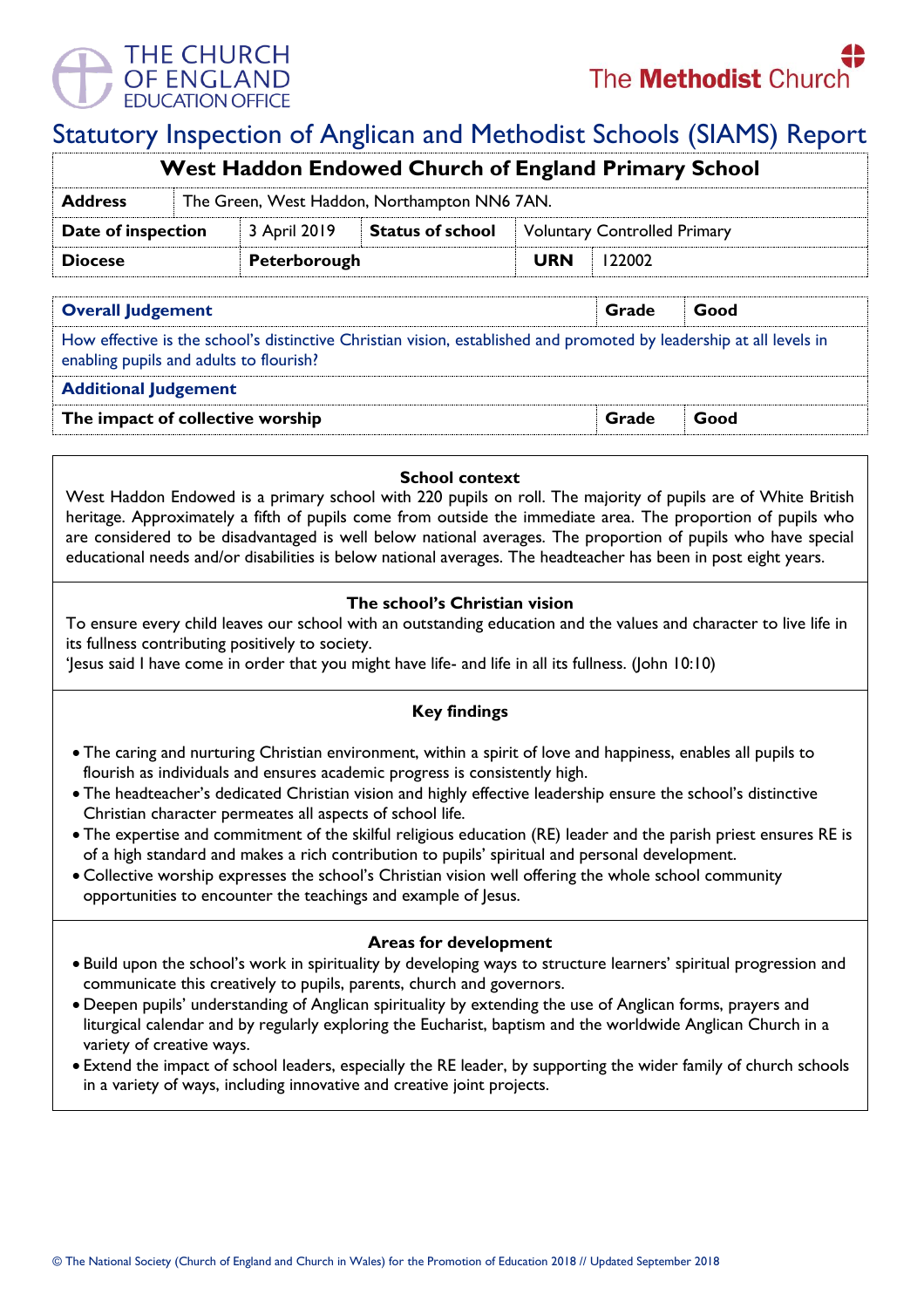# How effective is the school's distinctive Christian vision, established and promoted by leadership at all levels, in enabling pupils and adults to flourish?

#### **Inspection findings**

The dedicated headteacher skilfully ensures the Christian vision for the flourishing of each individual permeates all aspects of the school's work. In a learning environment that is happy and based on Christian love, everyone is challenged to achieve their potential and to strive towards their aspirations. Consequently, academic progress and attainment are consistently high, although writing is a relative weakness. Pupils with additional learning needs are well supported, flourishing and included in the life of the school. Leaders ensure that any barriers to inclusion are significantly reduced. This is shown in the many ways staff go the 'extra mile' to ensure each pupil is loved and cherished as an individual child of God.

The governors are effective in monitoring and evaluation. They bring about improvements through their Section 48 committee and utilising external diocesan link advisor evaluations. This represents good progress since the last inspection. The headteacher ensures professional development in understanding church schools is undertaken so staff flourish as leaders and the school improves. However, leaders at all levels are only just beginning to extend expertise to the wider family of church schools.

The physical learning environment is vibrant and honours RE and the church school dimension. It reflects the creative curriculum where navigating the big questions of life allows pupils to explore themselves and their world. The school develops pupils well socially, morally, culturally and spiritually through wide curricular and extracurricular provision. This includes an effective spirituality project rolled out over the last year. Staff intentionally place spiritual growth at the heart of learning experiences. This is resulting in pupils whose confidence and talents are ever-growing and who are attuned to instances of awe and wonder. Despite positive outcomes, the school's work in spirituality is not sufficiently refined so that all involved with the school understand the progression of spiritual development.

RE is stimulating and reflects the Christian vision of the school particularly well. This is because it has a high profile and is valued. The inspirational RE leader together with the expertise of the parish priest ensure teachers' theological knowledge is robust. This means the high expectations of the school and of the 'Understanding Christianity' resource that they utilise, results in lessons of the highest standard. As RE provision reflects the Church of England's statement of entitlement, pupils' religious literacy and RE skills are developing well. Pupils have significant opportunities to engage with a range of religions and worldviews. Consequently, they speak with impressive confidence, responding with maturity to topics such as the feminine nature of God and the similarities and differences of world faiths. Whilst pupils have a good awareness of Christianity they have not yet begun to develop a deep understanding of baptism and Eucharist in terms of the school's vision of life in all fullness. The school rightly holds the national gold quality mark for religious education because the impact of RE on this school is significant. The RE lead is beginning to support other schools to disseminate best practice but this is at an early stage.

The whole school community lives out the school's distinctive Christian vision in relationships, working together and supporting each other. Leaders prioritise pupil and staff wellbeing and all are treated with dignity and respect. This can be seen recently in the way everyone enfolded a member of the school family with love and support following a serious car accident. The school supports the mental health of both pupils and adults well. Consequently, each individual is supported to live life to the full. As the behaviour policy is rooted in the Christian principles of forgiveness and reconciliation, behaviour at the school is strong. The school's anti-bullying and safeguarding practices are robust, and reflect the Church of England's report outlining best practice, 'Valuing All God's Children.' This creates a community where all flourish and live happily together, in the spirit of the Christian vision.

The school's Christian vision inspires the whole school community to engage in social action in their local, national and global communities. Pupils are encouraged to realise, in their advantageous social context, their responsibility is to contribute positively to society. This is evident in the way pupils act as advocates for change in their support of Rugby foodbank and links with the church to support street children in Honduras, for example. Additionally, pupils are actively encouraged to believe they can make a difference as shown by their recent letters to the Secretary of State for the Environment concerning plastic re-cycling. In social justice endeavours, pupils are further encouraged to see themselves as partners in making a difference. An example of this is supporting the local Muslim contact in raising money for ambulances in Syria. As a consequence, pupils are developing a moral